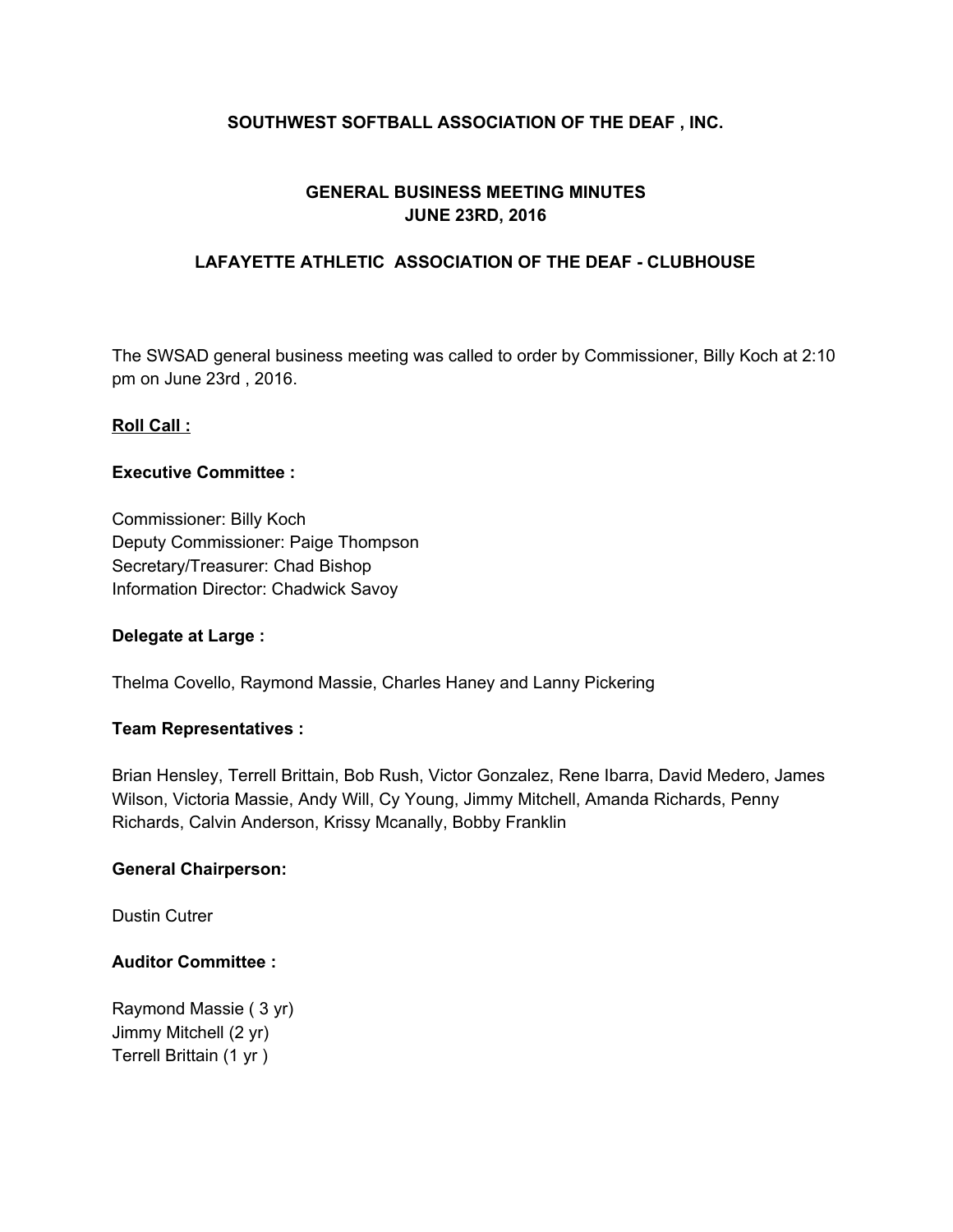## **SWSAD 2015 General Meeting Minutes:**

Terrell Brittain ( Bob Rush ) moved to accept the SWSAD general meeting minutes. PASSED

## **Financial Report :**

Approved

## **Commissioner report: Billy Koch**

\*Host by GNOAD in 2018 has been removed and is now open for rebid \*Put Bylaws proposition on hold, too many conflicts

## **Deputy Commissioner report: Paige Thompson**

\*Plan how to develop new bylaws/guidelines \*Goal of payment with teams/players

# **Secretary/Treasurer Report: Chad Bishop**

\*Thanking Auditors for support and patience

\*Corrected State of Secretary paperworks

\*Thank Kris Steward and Bolens family for donating Laptop to SWSAD

\*Received paperworks and boxes from Robert Brannan on March 2nd , 2016

### **Information Director Report : Chadwick Savoy**

\*Hall of Fame will be Debra Kyle, Lenora Brewster, Dan Arabie, Jill Jordan and Jennifer Gaskin

# **2016 Chairperson Report : Dustin Cutrer**

\*Drinks not allowed at park \*Show people reward shirts

**Unfinished Business : 2008**

### **SWSAD Constitution , By-Laws & Softball Rules/Regulations Proposals: None**

**Appeals/Fines/Protests : None**

**New Business:**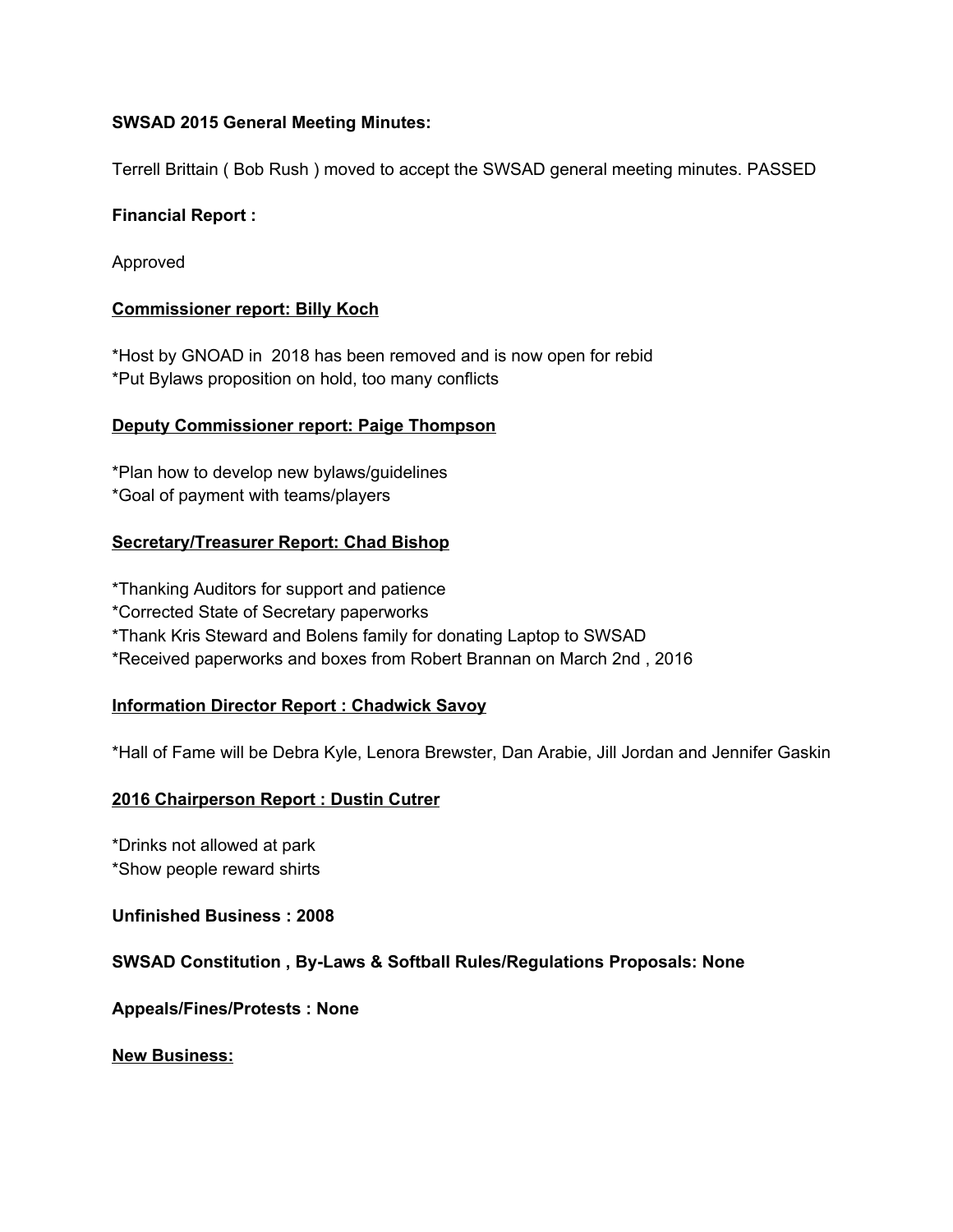**SWSAD 16-1**: Paige Thompson ( Chad Bishop ) move that SWSAD reimburse SWSAD officers for lodging on Wednesday ( June 22, 2016). *PASSED*

**SWSAD 16-2**: Billy Koch ( Paige Thompson ) move that the law committee and Deputy Commissioner work to revise the bylaws and rules to update standards with current delegates on monthly basis electronically. *PASSED*

Ricky Charay ( Raymond Massiel ) move to close the new business : PASSED

# **Election for 3 year Auditor :**

\*Terrell Brittain - Nominated by Chadwick Savoy \*Amanda Chebultz - Nominated by Jimmy Mitchell # Winner goes to Terrell Brittain

Terrell Brittain - 3 Raymond Massie - 2 Jimmy Mitchell - 1

## **Bid for 2018 Tournament site :**

Mississippi Coast Association of the Deaf won bid without any challengers

# **TEAMS:**

### **MEN**

Louisiana Cajuns Men of Mayhem Houston Xtremes Houston Drillers Fort Worth Twisters Bad Boy Rebel Austin Athletics Tejas Fire

### **WOMEN**

All About That Base ATX Bombers Texas Bonnets